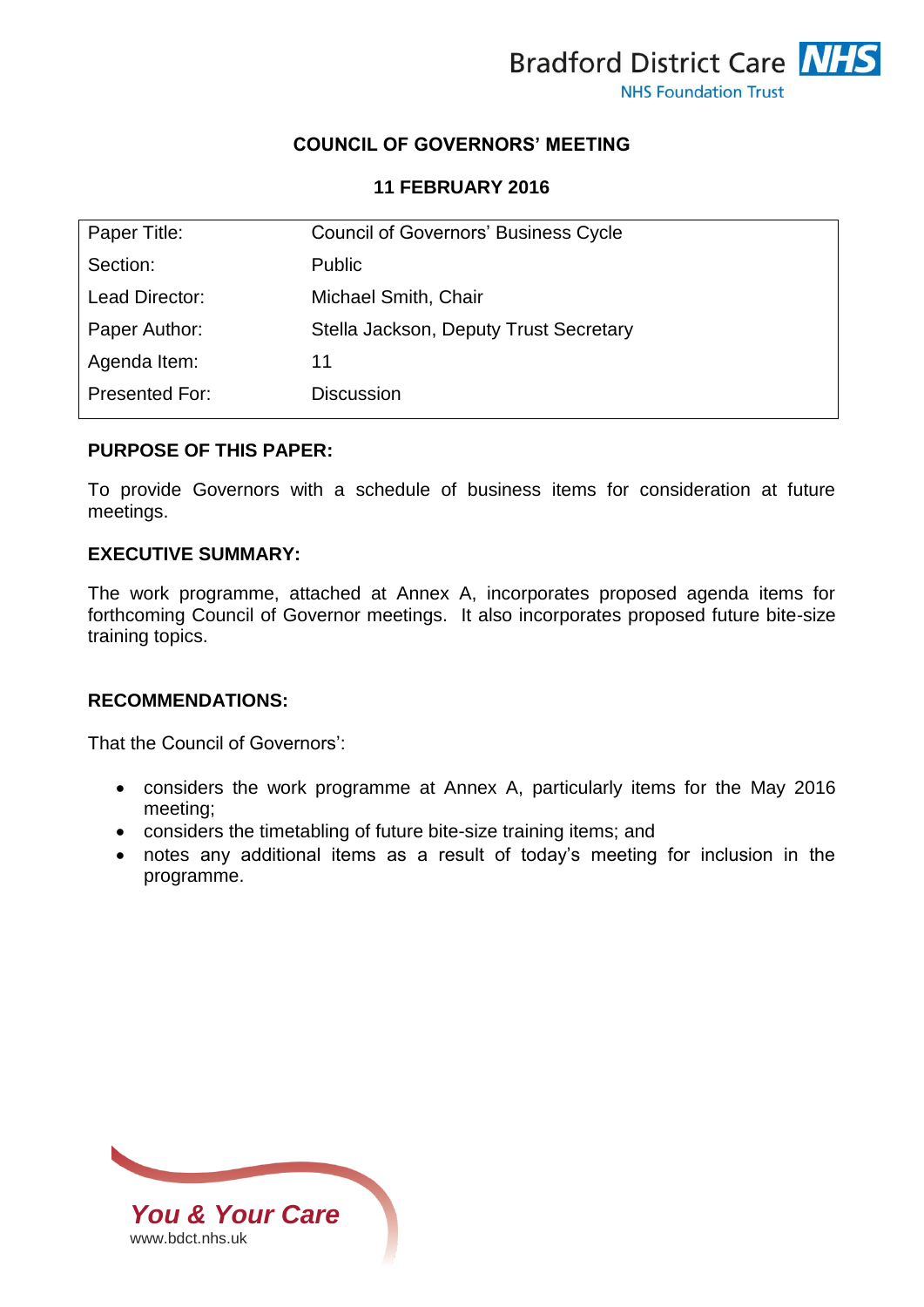

# **COUNCIL OF GOVERNORS' WORK PROGRAMME 2015/16**

| <b>Subject Group</b>                  | 11 February 2016                                                                                                                                         | 12 May 2016                                                                                                                                       |
|---------------------------------------|----------------------------------------------------------------------------------------------------------------------------------------------------------|---------------------------------------------------------------------------------------------------------------------------------------------------|
| <b>Standing Items</b>                 | Chair's Report on Board of Director Meetings<br><b>Integrated Performance Report</b><br>Council of Governors' Work Programme<br><b>Governor Feedback</b> | Chair's Report on Board of Director Meetings<br><b>Integrated Performance Report</b><br>Council of Governors' Work Programme<br>Governor Feedback |
| <b>Bitesize Training</b>              | Risk Identification and Management                                                                                                                       | Board Assurance Framework (tbc by Governors)                                                                                                      |
| <b>Quality and</b><br><b>Strategy</b> | Presentation on the work of the FBIC<br><b>Quality Accounts - Quality Goal</b>                                                                           | <b>Annual Plan Priorities</b><br>Presentation about the Mental Health Legislation Committee                                                       |
| Governance                            |                                                                                                                                                          | <b>Governor Committees Report</b>                                                                                                                 |
|                                       | <b>Governor Committees Report</b>                                                                                                                        | <b>External Auditor Appointment</b>                                                                                                               |
|                                       | Presentation about the Finance, Business and<br><b>Investment Committee</b>                                                                              | Lead and Deputy Lead Governor Appointments (Expressions<br>of Interest)                                                                           |
|                                       | <b>COG Performance Review Proposal</b>                                                                                                                   | <b>Committee Appointments</b>                                                                                                                     |
|                                       | Minutes of Private Meeting of Governors                                                                                                                  | <b>Skills Audit Refresh</b>                                                                                                                       |
|                                       | <b>Membership Strategy</b>                                                                                                                               | Register of Interests and Fit and Proper Person Declaration                                                                                       |
|                                       |                                                                                                                                                          | Register of Gifts and Hospitality                                                                                                                 |
|                                       |                                                                                                                                                          | <b>Annual Report and Accounts</b>                                                                                                                 |
|                                       |                                                                                                                                                          |                                                                                                                                                   |